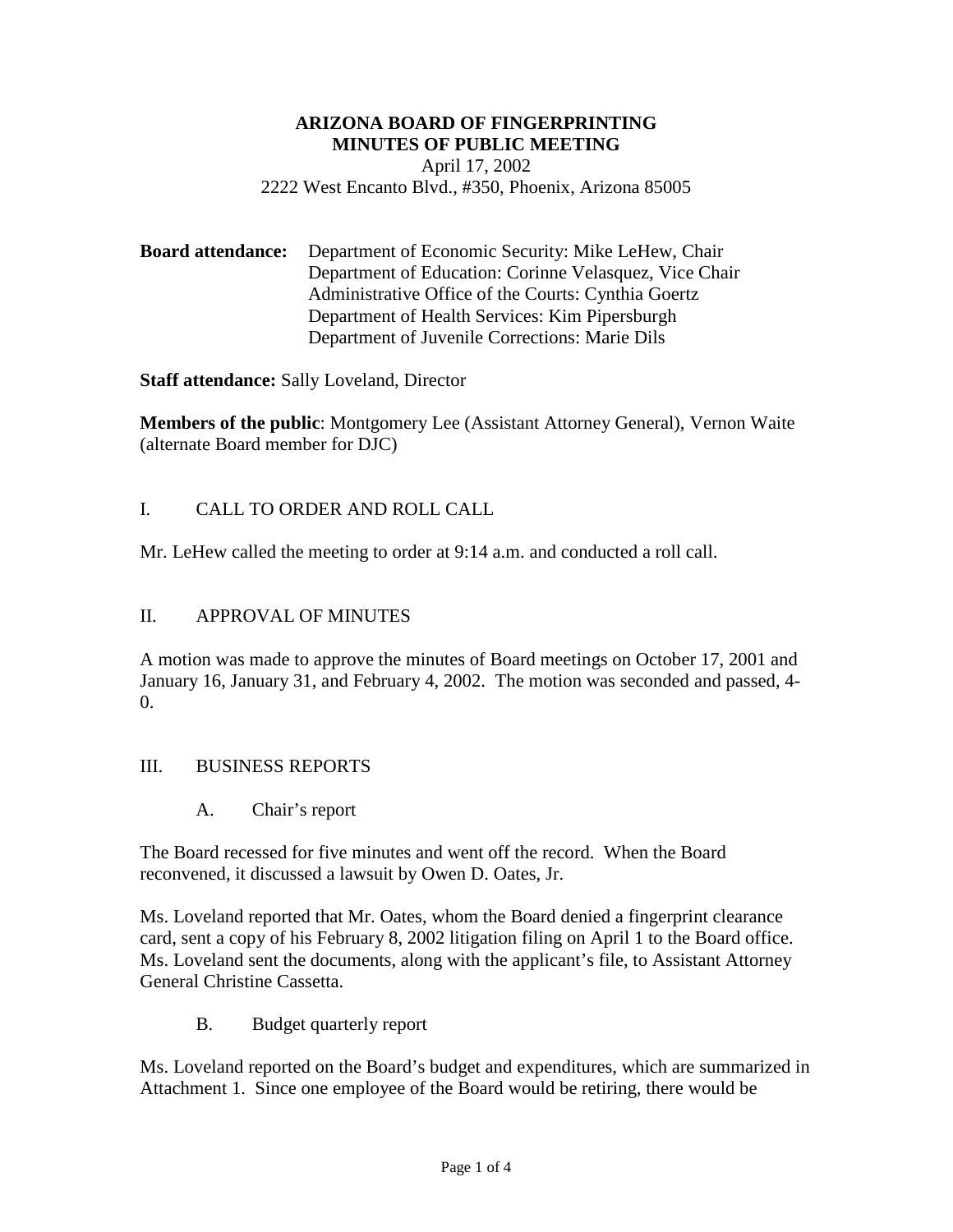sufficient money to last through the remainder of the fiscal year (FY). She explained that the remaining money was given to the Board by the Department of Public Safety.

C. Strategic plan quarterly report

Ms. Loveland reported on the Board's progress toward meetings its strategic plan goals. The Board had met goal one, objective one (initiating the rule making process). Also, the Board had met objectives two and three (meeting with various agencies and discussing Board issues and policies, respectively).

Ms. Loveland explained that the Board had not been meeting its objectives under goal two (providing applicants with timely decisions). She said one reason for not meeting the objectives was that DPS now was fully staffed and the number of good cause exception requests was exceeding projections.

## IV. GENERAL SESSION

A. Review Board member/officer responsibilities

The Board members discussed their responsibilities and reviewed the requirements of the Board bylaws.

B. Review of contingency plans for Board closure

Ms. Loveland and Mr. Lee discussed the possible consequences if the Board office were to close. Mr. Lee said that a senior attorney in his office believed the State would not be liable. The relevant statutes do not require that hearings be completed within a certain time frame. The time it takes the Board to process appeals could be a matter of Legislative funding priorities rather than Board negligence.

The Board agreed to meet in mid-May to develop specific contingency plans based on the Board's funding for FY 2003.

C. Review of Board processes and guidelines for good cause exceptions, expedited review, and interim work permits

The Board discussed the need to review its application package and forms to see whether it could streamline the appeal process and get better information from applicants. Board members agreed to form a work group to examine the application process.

## V. ADJOURNMENT

A motion was made to adjourn the meeting. The motion passed, 5-0. Mr. LeHew adjourned the meeting at 10:48 a.m.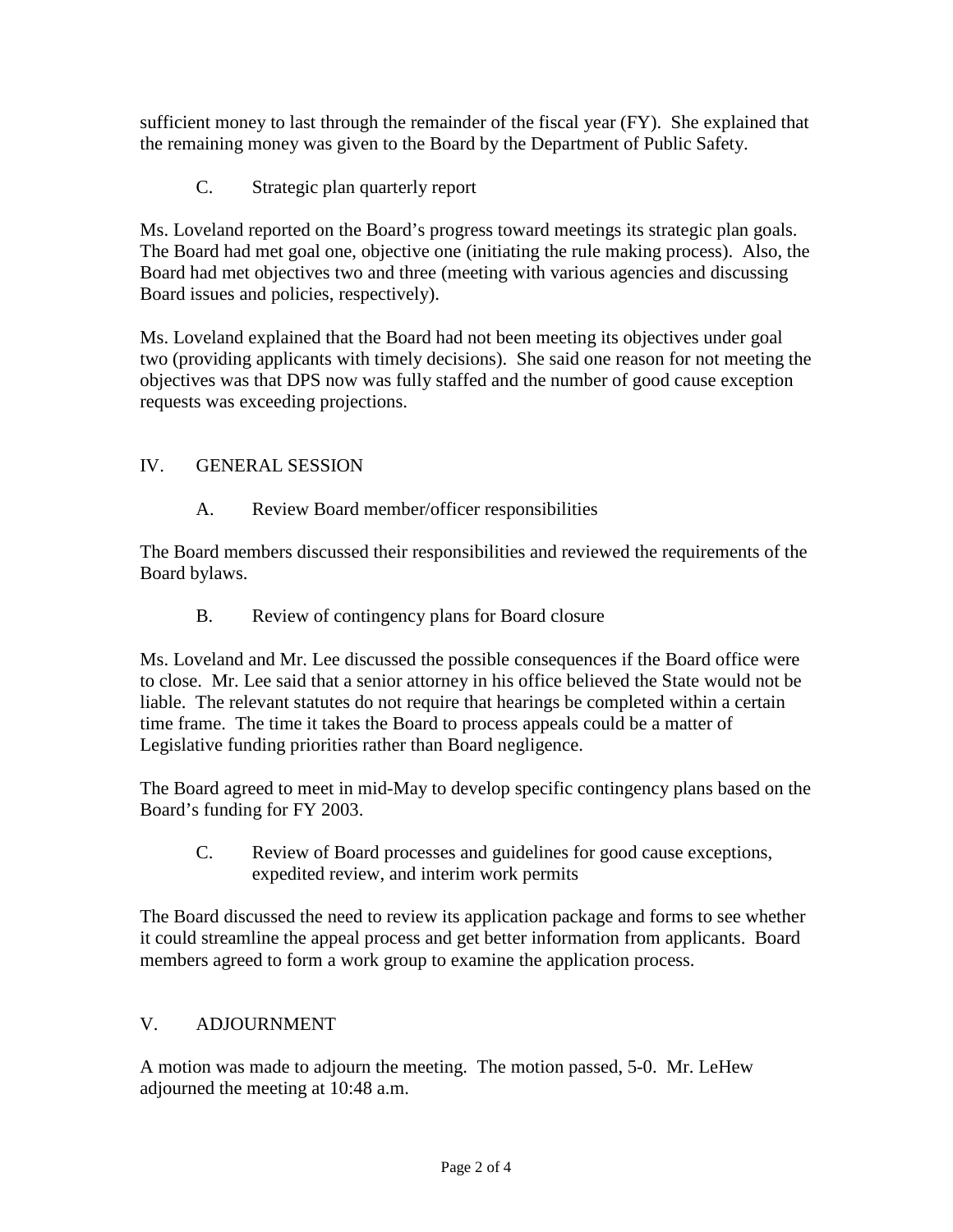Minutes approved on \_\_\_\_\_\_\_\_\_\_\_\_\_\_, 2003.

\_\_\_\_\_\_\_\_\_\_\_\_\_\_\_\_\_\_\_\_\_\_\_\_\_\_\_\_\_\_ Dennis Seavers, Executive Director